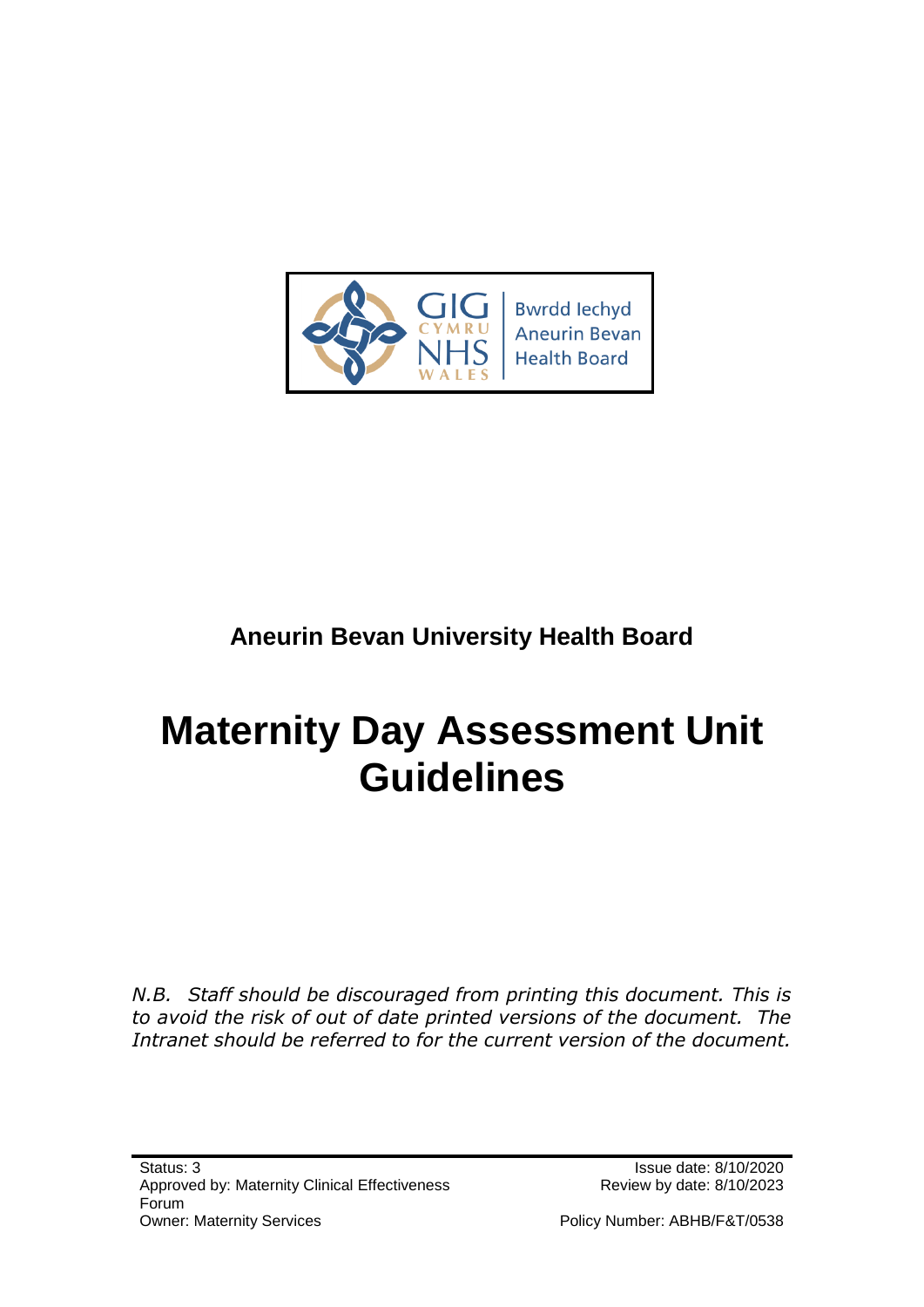#### **Contents:**

|  | 7 Criteria for Selecting Women Suitable for Day Assessment7 |  |  |  |  |
|--|-------------------------------------------------------------|--|--|--|--|
|  |                                                             |  |  |  |  |
|  |                                                             |  |  |  |  |
|  |                                                             |  |  |  |  |
|  |                                                             |  |  |  |  |
|  | Appendix 2 – SBAR Telephone Communication Tool11            |  |  |  |  |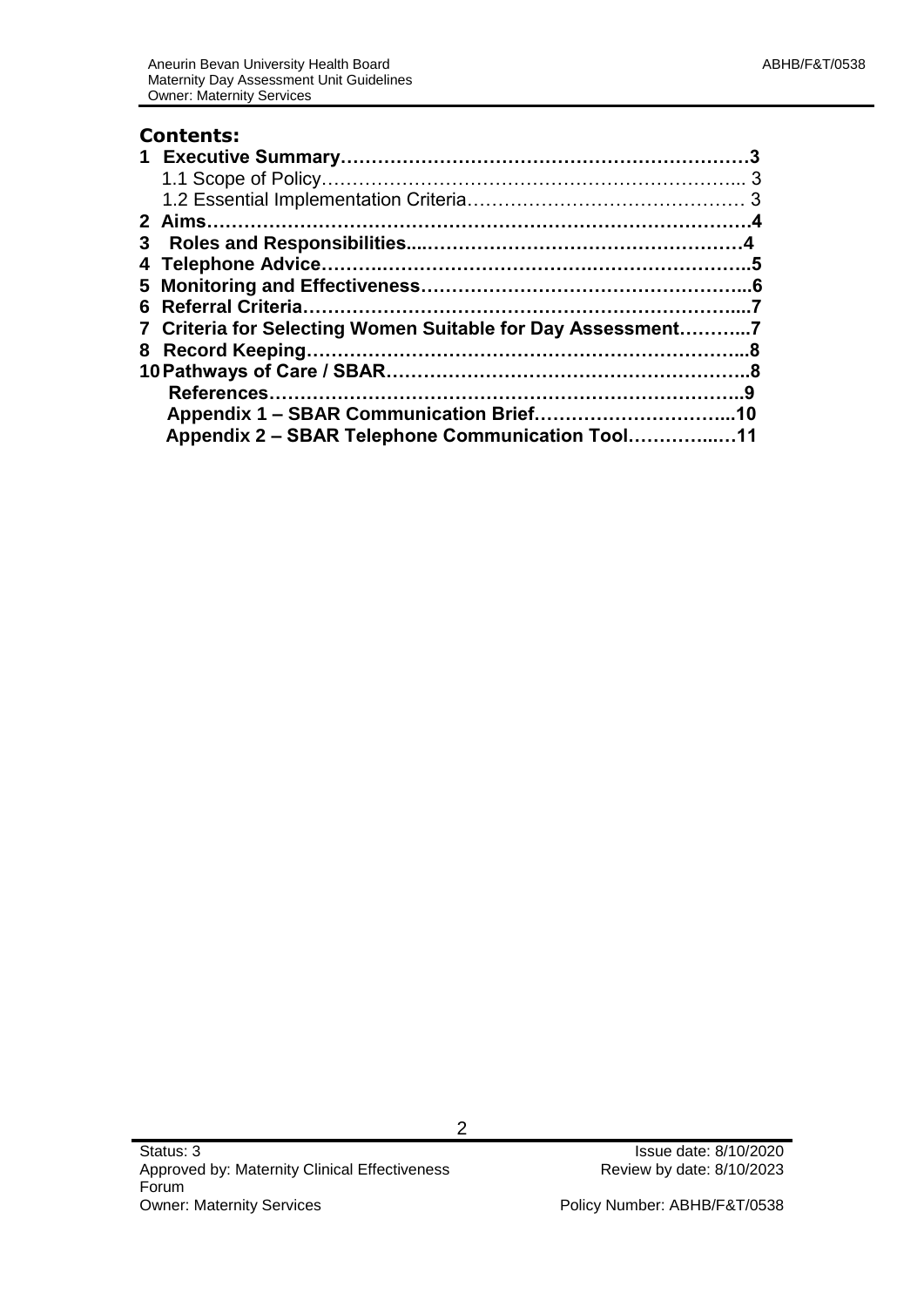#### **Introduction**

#### **1 Executive Summary**

This guideline provides guidance to midwives, obstetricians and other health care professionals on the referral pathways leading to improved outcomes for women and their babies during the antenatal and postnatal period. The Maternity Day Assessment Unit will ensure that fetal and maternal wellbeing are appropriately monitored, assessed and reviewed.

#### **Scope of policy**

This policy applies to all clinicians working within maternity services including temporary staff, locums, bank / annualised hours staff and visiting clinicians.

#### **Essential Implementation Criteria**

Guidelines are accessible to all relevant staff via the intranet and available for public scrutiny on the internet.

Antenatal day care provides an alternative approach to women attending either the labour ward or the antenatal ward or TRIAGE for investigations. Day Assessment will provide an alternative to in-patient hospital admission. Measurable criteria include:-

- Inappropriate referral to the DAU
- Daily recording of DAU activity for audit and evaluation purposes
- Record keeping and audit of the appropriateness of care provided
- Audit results will be shared at relevant multidisciplinary meetings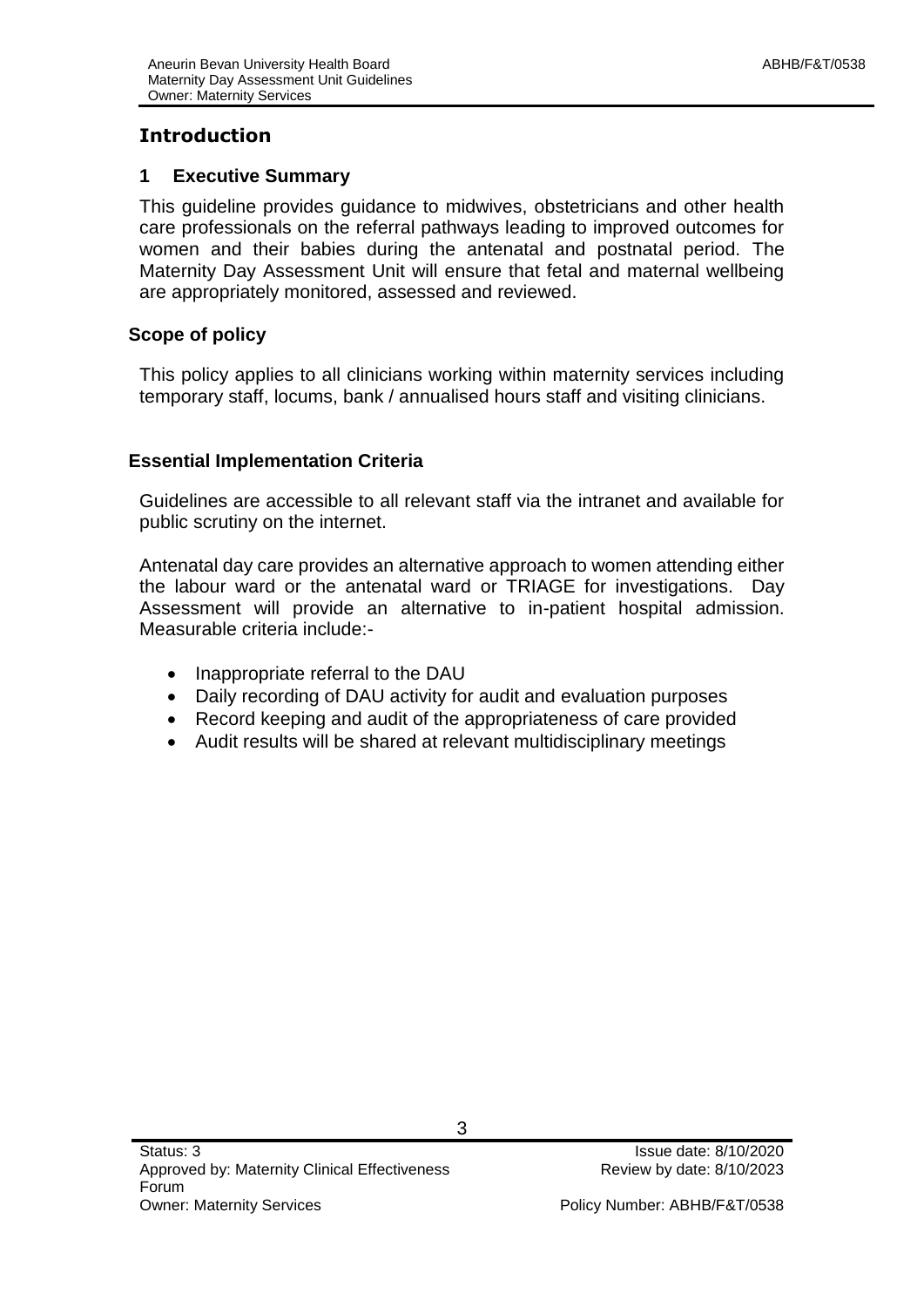## **Objectives**

## **2 Aims**

- To ensure women are provided with a holistic, woman centred approach to care which is planned in partnership with women.
- To monitor maternal and fetal wellbeing in an informal outpatient setting
- Provide prescribed interventions such as fetal monitoring, blood investigation, or ultrasound scan for assessment of factors such as fetal growth, liquor volume or placental function.
- To ensure women receive standardised, evidence base care following the correct pathway.
- To provide a safe and effective midwife led assessment service.
- To reduce unnecessary antenatal admissions to hospital
- Provide an opportunity for learning and enhanced professional development for midwives and student midwives rotating into DAU.

## **3 Roles and responsibilities**

 As outlined in relevant professional codes and job descriptions.

## **The midwife working in DAU will:-**

- Provide leadership and direction
- Be visible to women and staff
- Have responsibility for the day to day running of DAU
- Working within and being accountable for his/her sphere of practice and in accordance with NMC The Code "Professional standard of practice and behaviour for nurses, midwives and nursing associates.
- Ensuring women are treated with courtesy, dignity and respect at all times.
- Will liaise with GUH TRIAGE staff if obstetric review is required. If necessary the woman will be admitted to TRIAGE.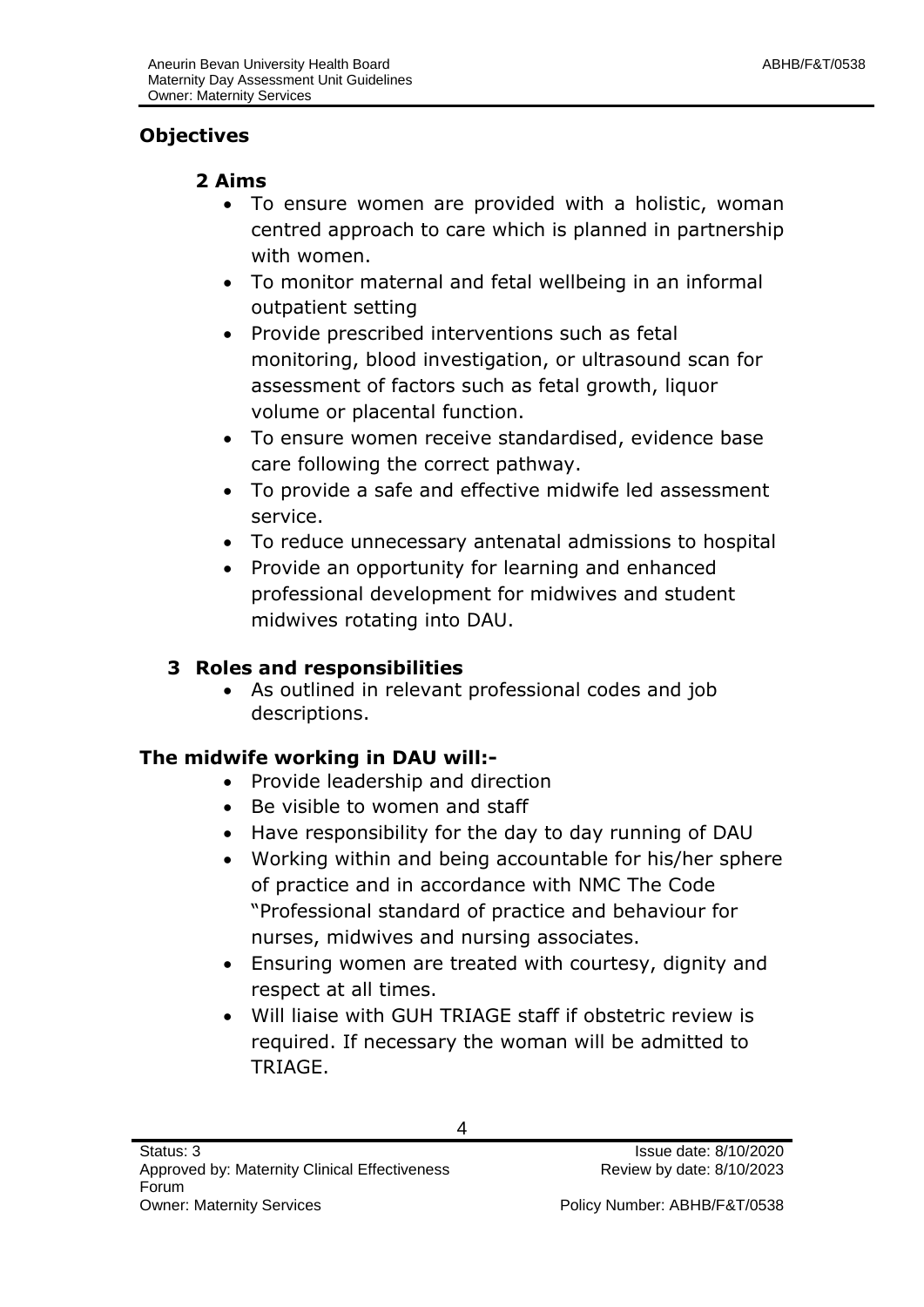- Escalate concerns to the Consultant at GUH TRIAGE unit should any acute issues be picked up by sonographer midwives. This can be done remotely using Microsoft Teams.
- Email All non-acute Doppler results to the Patients Consultant to review and make a plan.
- Email the patients consultant any non-urgent concerns picked up on ultra sound scan.

#### **The obstetric team will:**

- Work as part of the MDT in partnership with the woman, her family and the midwife
- Following review, complete a plan of care which must be recorded within the woman's hand held records and uploaded to documents on CWS.

#### **4 Telephone advice**

Referrals to the Day Assessment Unit can be made by Community Midwives, Gp, obstetricians, antenatal clinic and ward midwives. Women should be encouraged to contact their community midwife for advice in the first instance via designated single point of contact for their Borough.

A telephone assessment will be undertaken using the SBAR telephone advice proforma (See Appendix 1 & 2) and any advice given to the woman will be clearly documented on CWS. Whilst telephone advice may be appropriate for some women, those that require formal assessment should be advised to attend their local hospital where obstetric care is provided for assessment.

Where a woman has been seen by a community midwife and a referral deemed necessary, it is the responsibility of the community midwife to liaise with Day Assessment. Telephone triage will be an integral part of good day assessment management. This will ensure that women are referred according to their symptoms:-

- To the appropriate area
- For review by the most appropriate professional
- In a timely manner
- To ensure that Day Assessment Services are utilised correctly.

5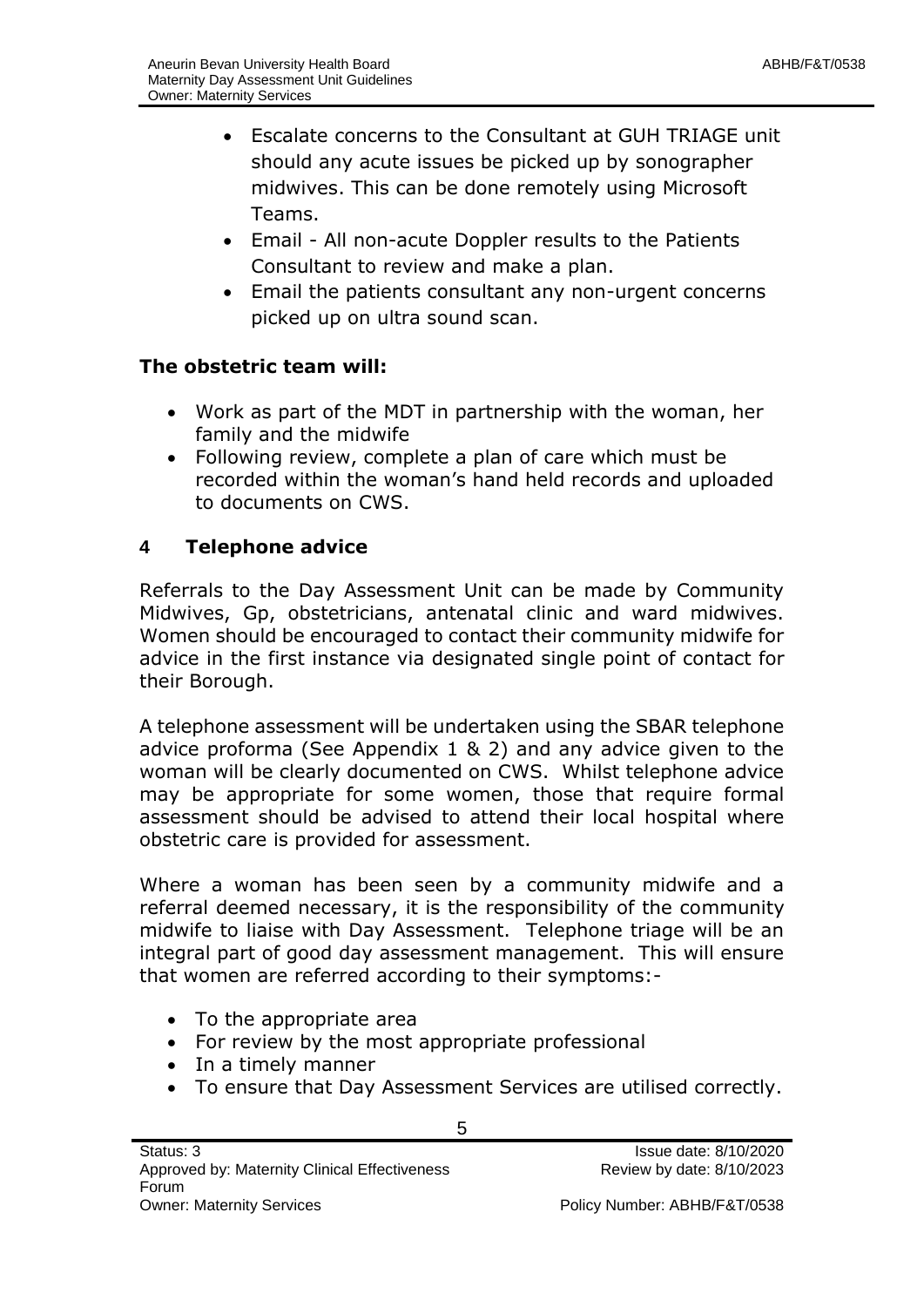Women should be advised to bring their hand held records with them.

#### **Monitoring and Effectiveness**

- Patient Administration Systems will be used to monitor activity
- Performance outcomes will be reviewed through clinical audit and clinical risk management systems

#### **6 Referral Criteria**

Referrals will be accepted from:-

- 1 Consultants, Registrars and SHOs
- 2 General Practitioners
- 3 Midwives
- 4 Health Visitors, A&E staff or other members of the multi professional team where appropriate
- 5 Women (Self Referral)

#### **7 Related Documents**

Local Guidelines / Protocols

- Management of Spontaneous preterm pre-labour rupture of membranes <34 weeks gestation (PPROM)
- Management of Hypertensive Disorders in Pregnancy
- Guideline for the Prevention and Treatment of Thrombosis in Pregnancy and the Postpartum Period
- Thrombosis in Pregnancy and the Postpartum Period Guideline for the Prevention and Treatment of
- Guideline for the Use of Electronic Fetal Monitoring
- Investigation of Women with Reduced Fetal Movements Protocol
- Management of the Small for Gestational Age Fetus (SGA)
- Guideline for the Management of Pregnancy with Obstetric Cholestasis
- Management of uncertain presentation at term
- Guideline for induction of labour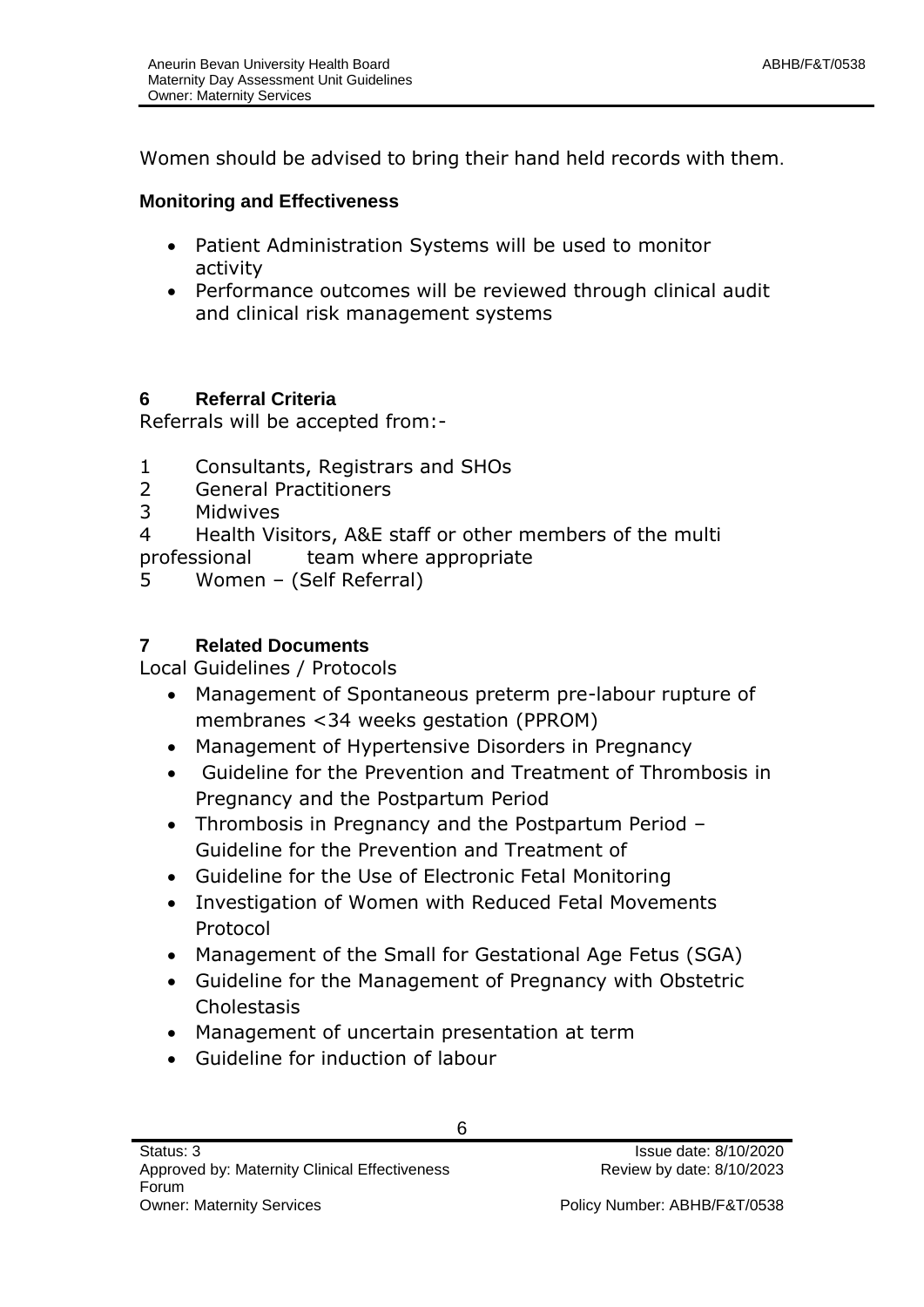NICE Guidance :-

- Antenatal Care
- Hypertension
- Induction of Labour
- Diabetes in Pregnancy
- Electronic Fetal Monitoring
- Postnatal Care
- Pregnancy and Complex Social Factors
- Surgical Site Infection

RCOG Green top guidelines:-

- Obstetric Cholestasis (43)
- Antenatal Corticosteroids to Prevent Respiratory Distress Syndrome (7)
- Breech Presentation Management (20b)
- Late Intrauterine Death and Stillbirth (55)
- Thrombosis and Embolism During Pregnancy and the Puerperium, Reducing the Risk (37)
- Thromboembolic Disease in Pregnancy and the Puerperium, Acute Management (28)
- Small for Gestational Age Fetus, Investigation and Management (31)
- Pre term pre labour Rupture of Membranes (44)

#### **8 Criteria for Selecting Women Suitable for Maternity Day Assessment**

This list is by no means exhaustive and it is the responsibility of the midwife in charge of the area to decide the appropriateness of the referral.

The DAU is suitable for:-

- Altered / decreased fetal movements for < 24 hours.
- Uncertain Presentation at term Referred to Midwife sonographer not DAU midwife.
- Management of confirmed obstetric cholestasis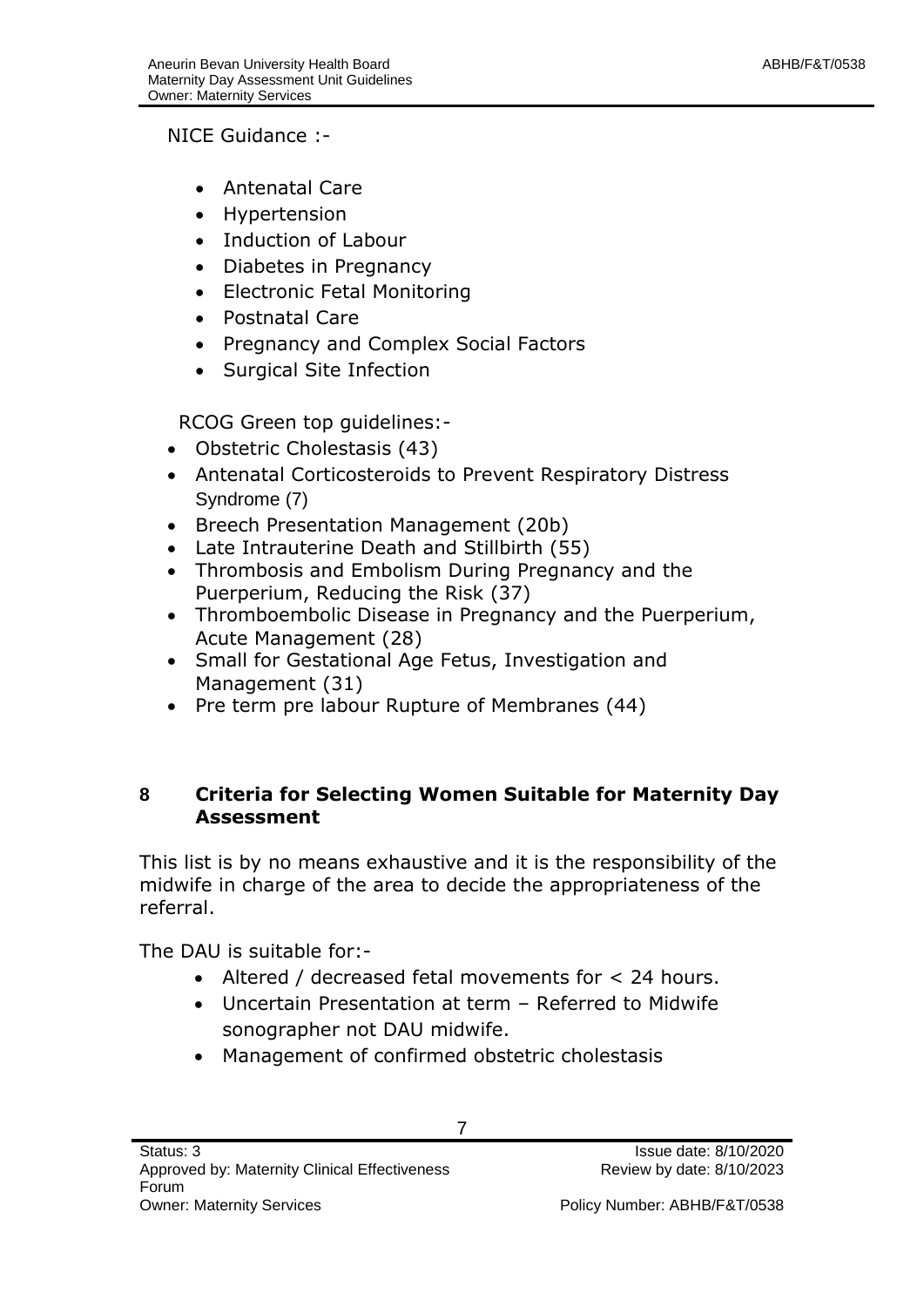- Surveillance and monitoring of pregnancy Term +14 and in the absence of any other risk factors where induction of labour has been declined by the woman.
- Ongoing assessment of women with complex care needing regular CTG or investigation as per an obstetric plan.
- Monitoring of women with previous intrauterine death or stillbirth as per obstetric plan.
- Ongoing weekly review of women with confirmed pre term pre-labour rupture of membranes following antenatal admission and obstetric plan of care
- Assessment of women who are  $\epsilon$  = > 37/40 with possible uncomplicated spontaneous rupture of membranes. **This should include women with a singleton pregnancy, clear liquor and nil contractions only.**
- Management of iron deficiency anaemia ie IV ferrinject.
- Monitoring and surveillance of known small for gestational age / intrauterine growth retardation.
- MLC women undergoing outpatient induction. ( \*Follow up 12 hour CTG to be performed in GUH)

## **9 Record Keeping**

Care provided will be documented and recorded in accordance with the NMC Code of Conduct 2018, Aneurin Bevan Health Board Record Keeping Policy 2015 and Health Care Standards

## **10 Pathways of Care**

10.1 All women should have their hand held records reviewed and a full history of the current presenting complaint. Initial assessment must include:-

- $\bullet$  S (Situation) Reason for Attendance Description of Symptoms
- $\bullet$  B (Background)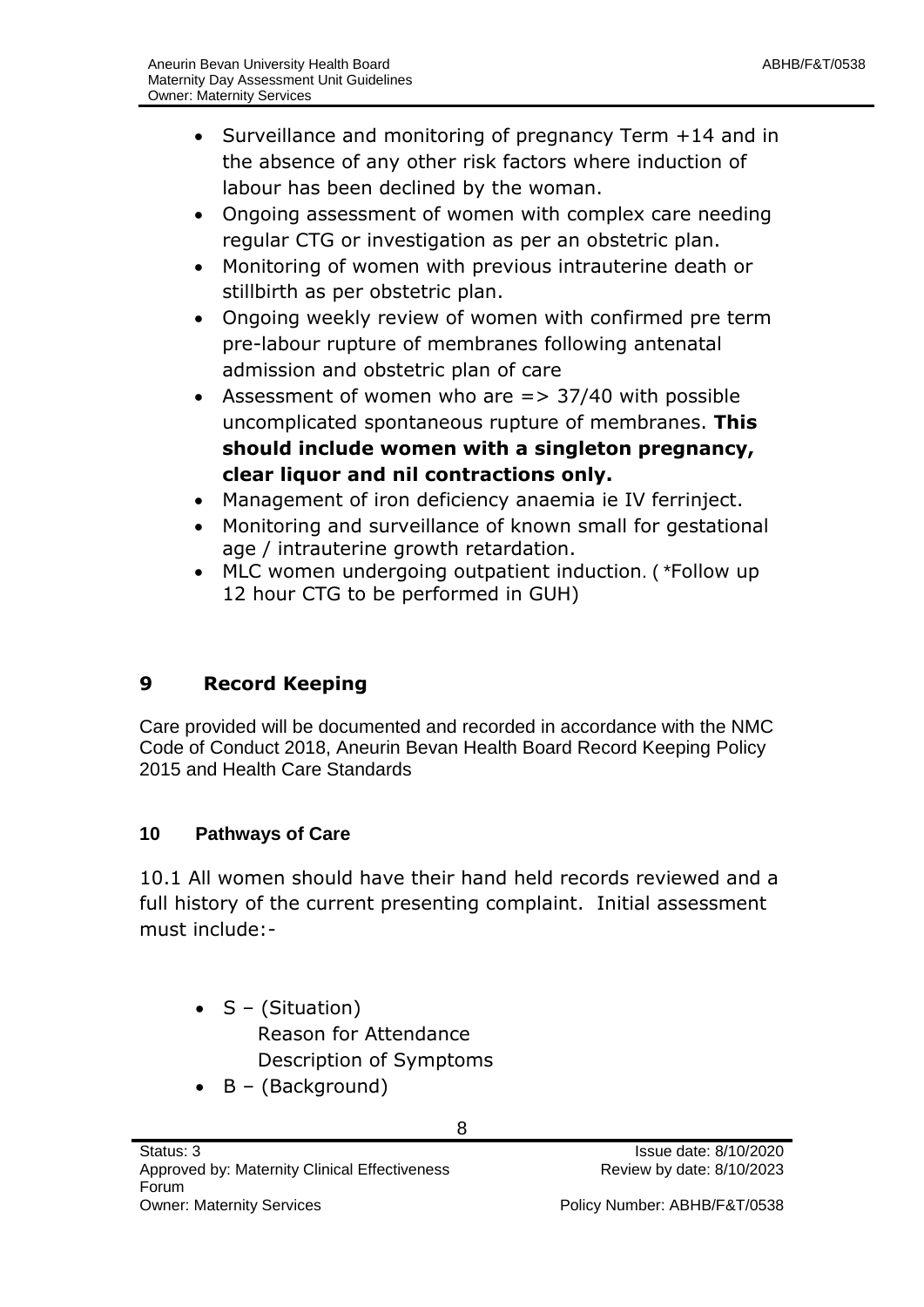Obstetric History Medical / Surgical History A – (Assessment) History of vaginal loss Maternal assessment of fetal movements BP, Temp, Pulse, Respiratory Rate (postnatal women also require assessment of her breasts, uterus, lochia and wound / perineal sutures) **Urinalysis** Abdominal Palpation and SF Height FH auscultation (Pinard stethoscope initially, then Doppler, ctg or scan as appropriate) R - (Recommendations) Differential diagnosis Management Plan Medical Review

Blood tests should be taken in accordance with the woman's condition. Any blood tests ordered must have the results followed up before discharging the woman home or referred to the community midwife for follow up when an urgent result is not practicable or necessary (e.g. MSU where this is not possible, it is the responsibility of the day assessment midwife to communicate with his/her colleagues and arrange appropriate follow  $up - e.g.$  ANC, community midwife, ward.

#### **1 Visiting Policy Within Day Assessment**

Maternity Day Assessment is a short term outpatient area. Visitors can use the designated waiting rooms in the reception area of Ante Natal Clinic at the Royal Gwent Hospital or in the designated waiting areas at Nevill Hall Hospital and Ysbyty Ystrad Fawr Antenatal Clinic.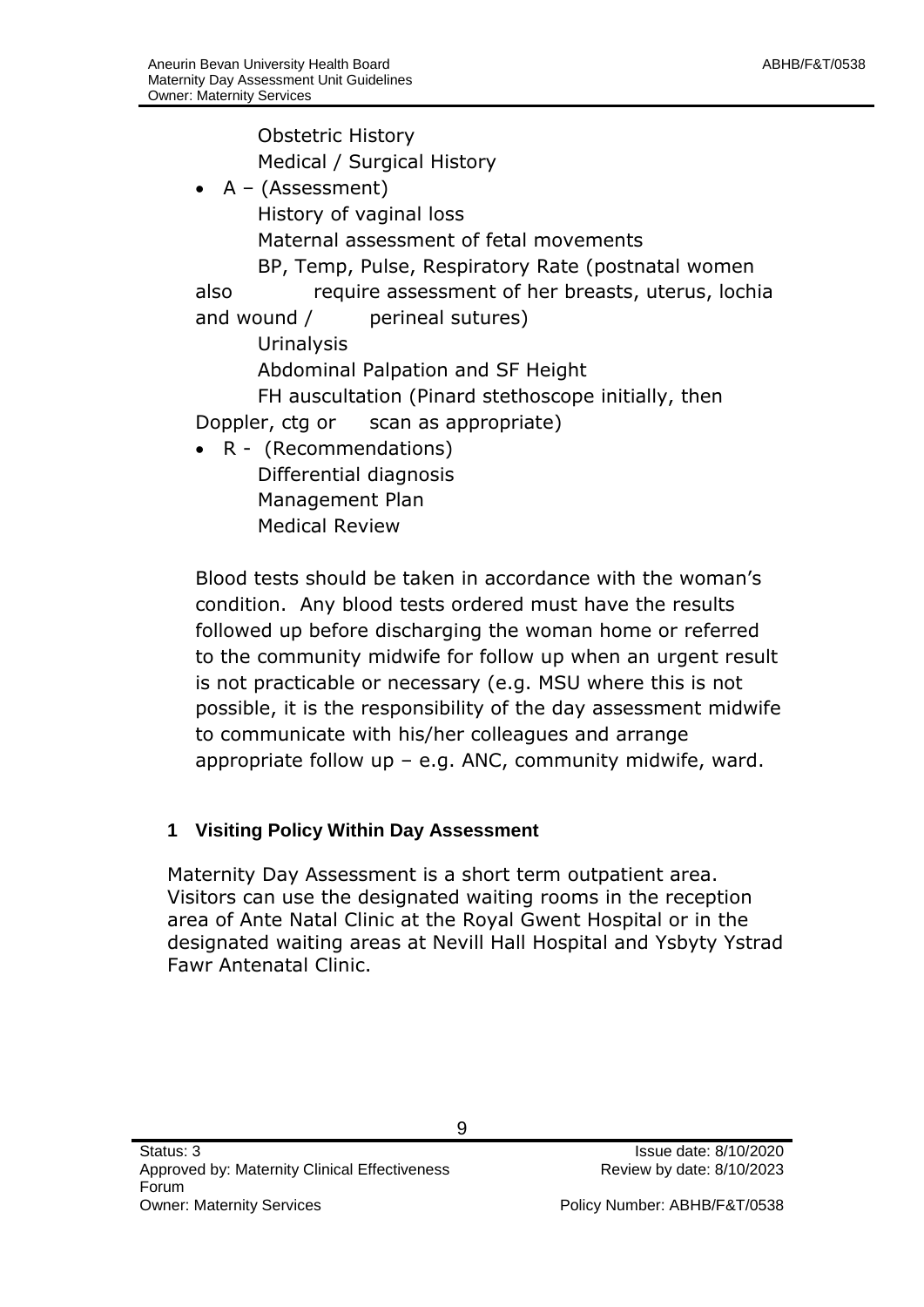#### **REFERENCES**

Haig et al (2006) SBAR – A Shared Mental Model For Improving Communication Between Clinicians Journal on Quality and Patient Safety Vol 32, No 2 p 167 – 175 [www.wales.nhs.uk](http://www.wales.nhs.uk/) accessed 11.1.11

Kennedy S (2007) Telephone Triage in Maternity Care RCM Midwives Nov / Dec Vol 10 no 10 p 478-480

NHS Institute for Innovation and Improvement (2008) SBAR – What Is It And How Can It Help Me www. Institute.nhs.uk accessed 11.1.11

The NMC Code 2018

ABUHB Clinical Record Keeping Policy 2015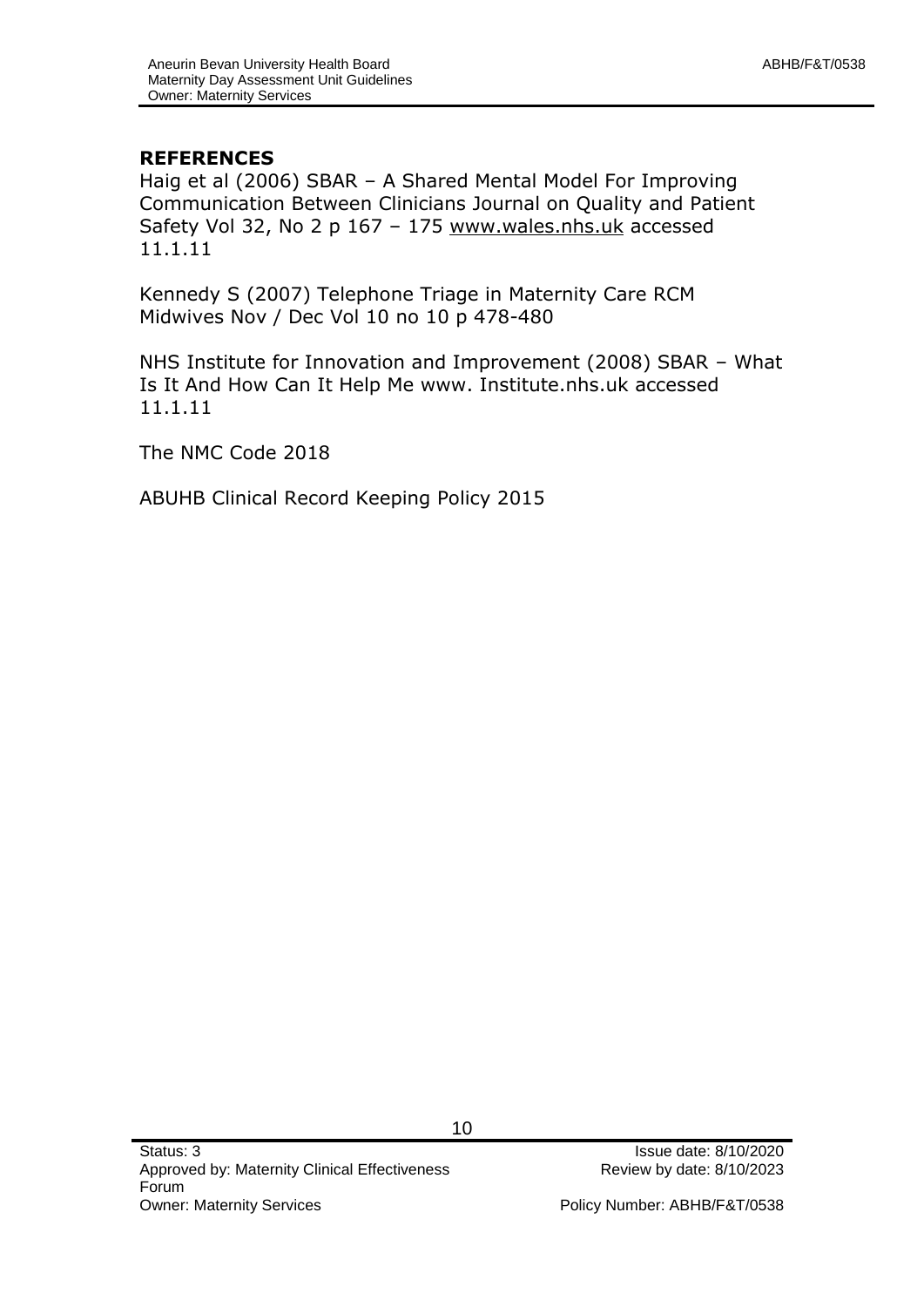## **Appendix 1**

#### **SBAR Communication Brief**

#### **SBAR Communication**

Use the following SBAR steps to communicate issues, problems or opportunities for improvement to co-worker's or supervisor. SBAR can be applied to both written and verbal communications.

Situation – **State what is happening at the present time that has warranted the SBAR communication**.

Background – **Explain circumstances leading up to this situation. Put the situation into context for the reader/listener.**

Assessment – **What do you think the problem is**?

Recommendation – **What would you do to correct the problem?**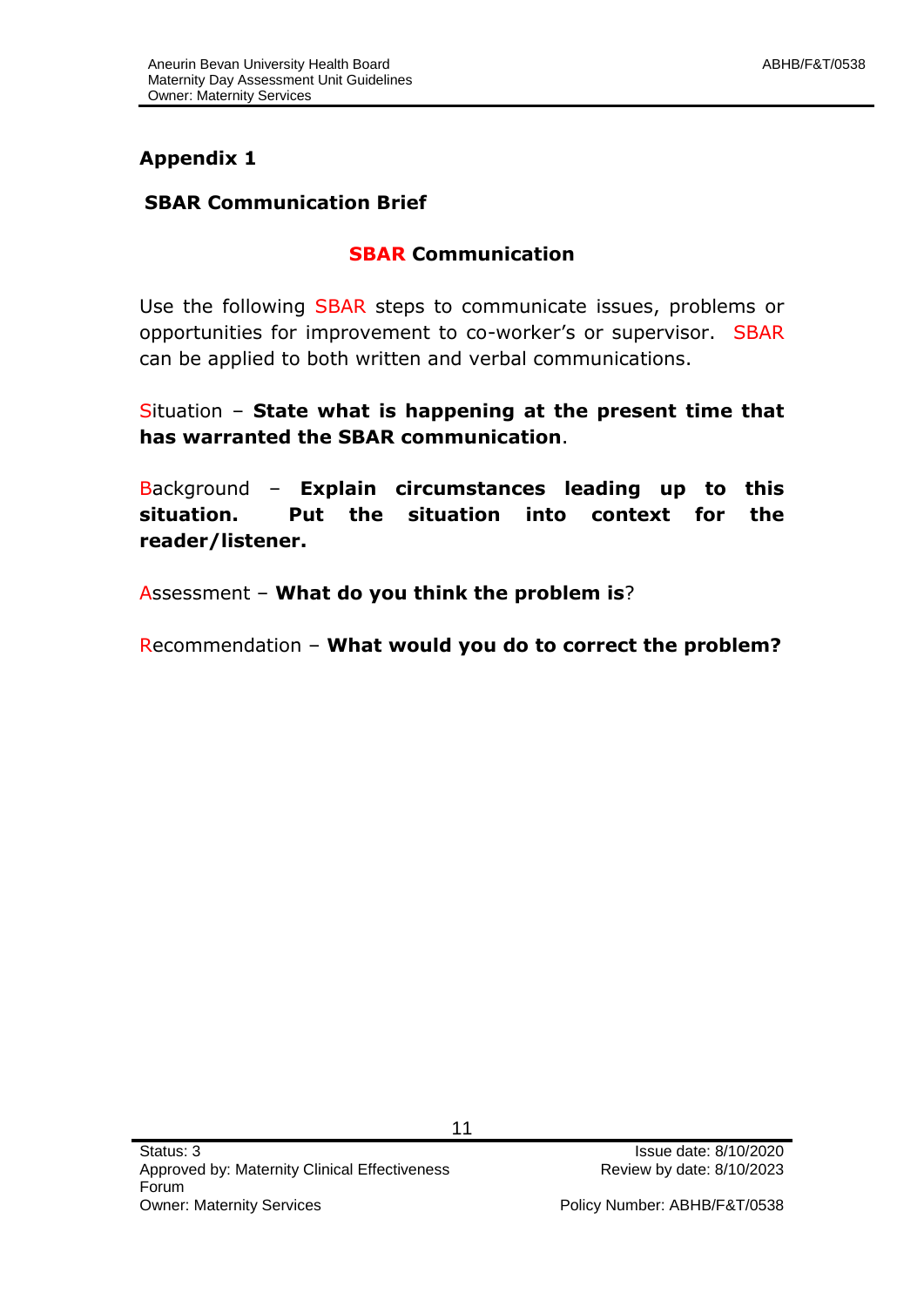#### **Appendix 2 SBAR Telephone Communication Tool ANEURIN BEVAN Maternity Service**

| S | <b>Name</b>                    | Date               |                  | Situation                   |
|---|--------------------------------|--------------------|------------------|-----------------------------|
|   | Date of Birth                  | Time               |                  |                             |
|   | <b>CRN</b>                     | Source of referral |                  |                             |
|   | <b>Antenatal</b><br><b>EDD</b> |                    | <b>Postnatal</b> |                             |
|   | Gravida                        |                    |                  |                             |
|   | Parity                         |                    |                  | Days (day 0 for baby birth) |
|   | PV loss                        |                    | Date last        |                             |
|   | Membranes time and date        |                    | C/S              |                             |
|   | <b>Fetal Movements</b>         |                    | SVD              |                             |
|   | Contractions                   |                    | Ventouse         |                             |
|   | Planned place of birth         |                    |                  |                             |
|   | Medical                        |                    | Forceps          |                             |
|   | COVID symptoms                 |                    |                  |                             |
|   |                                |                    |                  |                             |
| B | Background                     |                    |                  |                             |
|   |                                |                    |                  |                             |
|   | Assessment                     |                    |                  |                             |
| R | Recommendation                 |                    |                  |                             |
|   |                                |                    |                  |                             |

12

Review by date: 8/10/2023

Policy Number: ABHB/F&T/0538